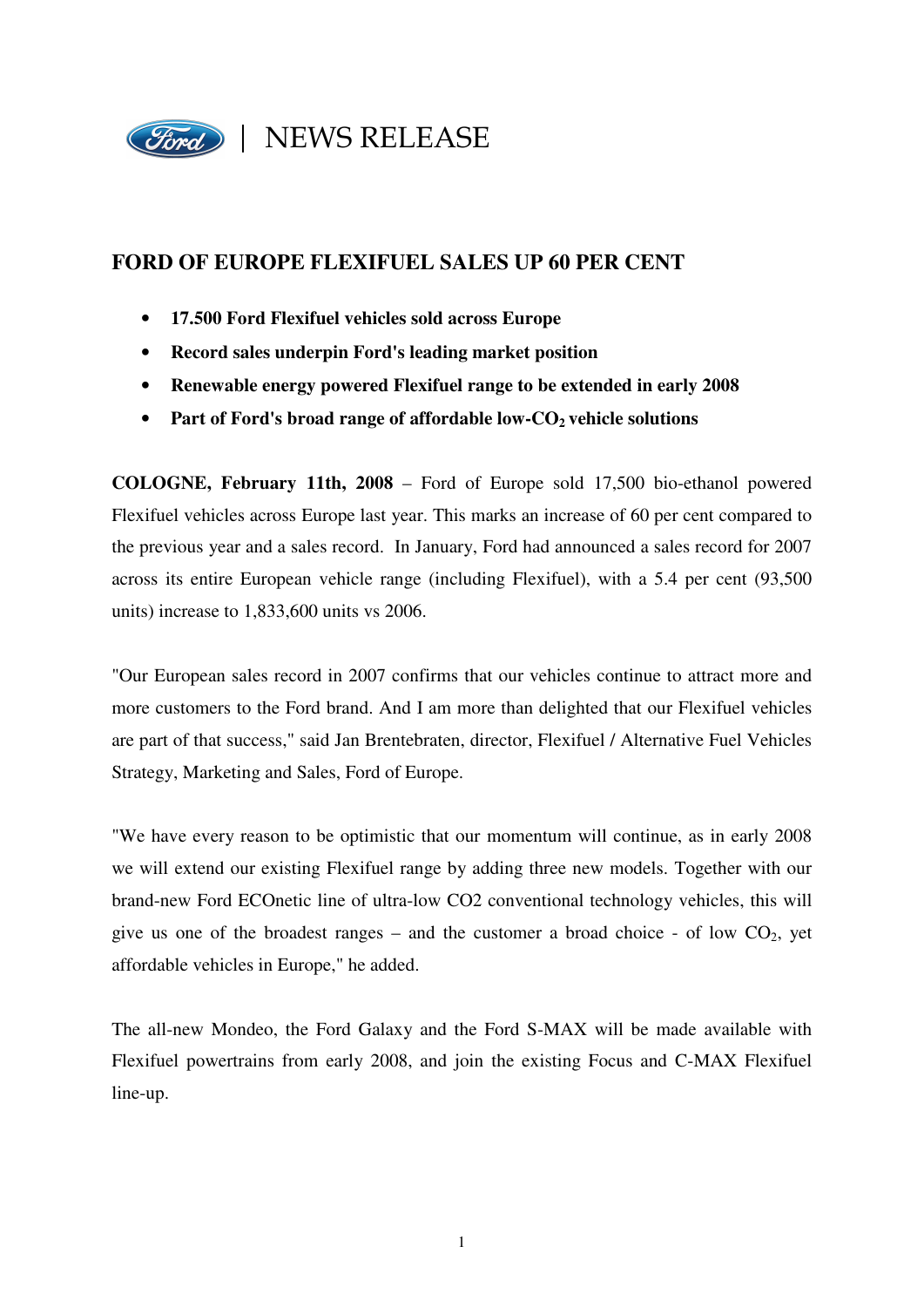Ford is the market pioneer of flexible fuel vehicles (FFVs) in Europe where it has sold more than 45.000 Ford Flexifuel units since market introduction in Sweden seven years ago. Ford can also claim the largest owner body for FFVs in Europe as a result of this industry-leading initiative.

While the majority of these FFVs have been sold in Sweden, the two current models – the Ford Focus and C-MAX Flexifuel – have progressively been made available in 16 European markets, including Sweden, Germany, the UK, the Netherlands, Ireland, Austria, France, Spain, Switzerland, Norway, Belgium, Italy, Poland, Hungary, Czech Republic, and Denmark – with more likely to come.

All of Ford's Flexifuel vehicles can be fuelled with bio-ethanol E85 (a blend of 85 per cent bio-ethanol and 15 per cent petrol). Bio-ethanol fuel is available at a rapidly increasing number of fuel stations across Europe (currently, more than 1000 fuel stations offer E85 in Sweden; outside of Sweden, there are at least 375 E85 filling stations). And - as the name indicates - Ford Flexifuel vehicles can also be fuelled with petrol, or any mixture of E85 and petrol in the same tank, as an alternative to conventional petrol technology only.

The combined use of bio-ethanol as a fuel and Ford's Flexifuel technology can reduce total life cycle ('well-to-wheel')  $CO_2$  emissions by between 30 per cent and 80 per cent (depending on feedstock used and production process; source: EUCAR Concawe study; vs. conventional petrol technology), without compromising performance and driving quality.

Ford believes bio-fuels represent an opportunity to make mobility more sustainable and the company welcomes European Union and individual EU government initiatives to create a certification for sustainable production of bio-fuels.

# # #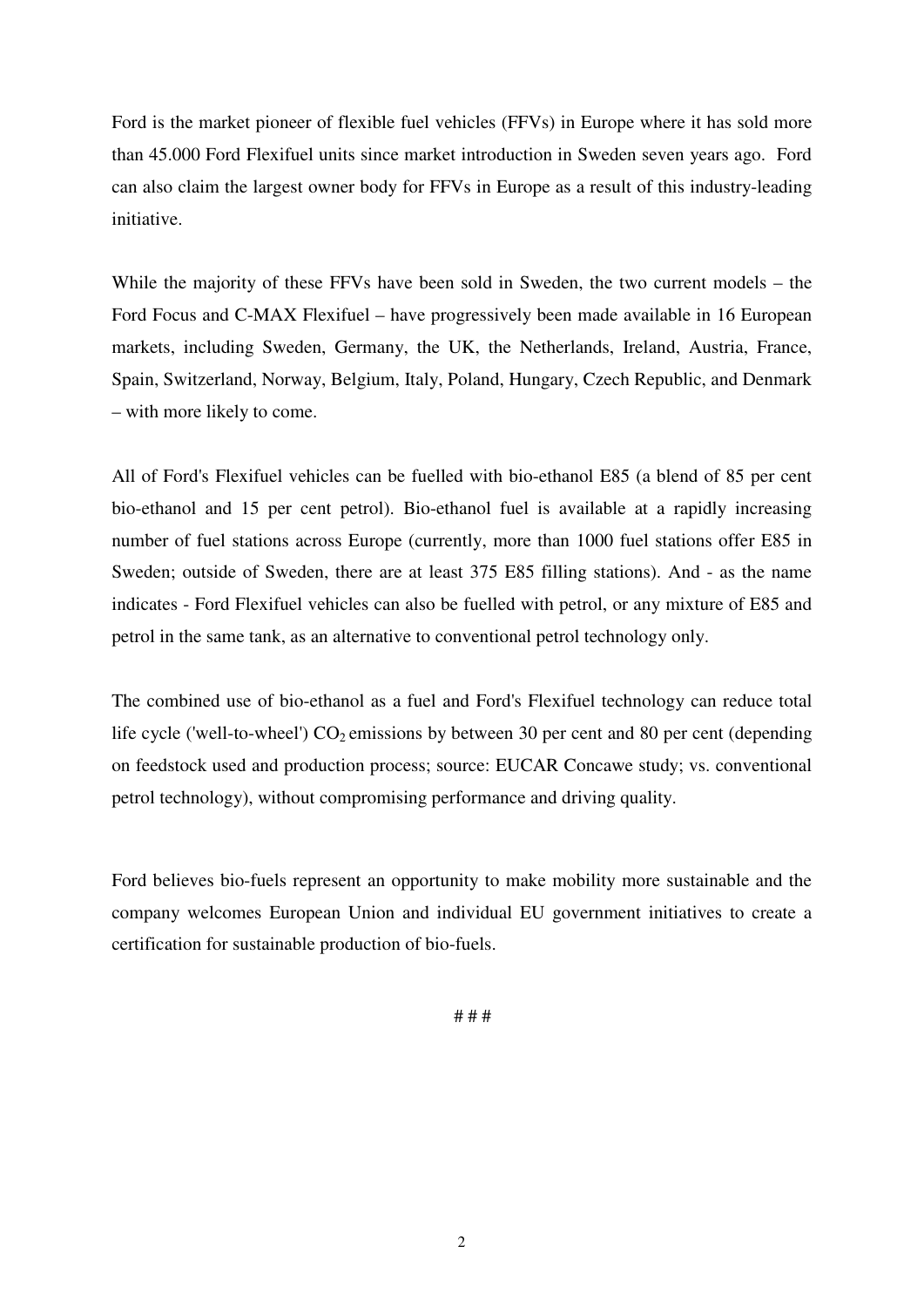# **FACT SHEET: FORD FLEXIFUEL VEHICLES IN EUROPE**

# **1. FLEXIFUEL VEHICLES: PART OF FORD'S BROAD PORTFOLIO OF ENVIRONMENTALLY ADVANCED VEHICLE TECHNOLOGIES**

Ford is a European market leader and pioneer in bio-ethanol powered flexible fuel vehicles (FFVs). FFVs are part of Ford's portfolio of environmentally advanced, low- $CO<sub>2</sub>$  vehicle technologies which Ford is committed to offer at affordable prices to its customers. The portfolio includes further optimized conventional technologies (i.e. high tech clean diesel and advanced direct injection gasoline engines), alternative fuel vehicles (including FFVs and in some markets CNG [Compressed Natural Gas] and LPG [Liquified Petroleum Gas] vehicles), hybrid applications (including research into diesel stop/start and plug-in hybrid technology), and in the long term hydrogen powered internal combustion engines and fuel cells. Some of those technologies are already available for today's customers (including FFVs); others are coming soon or are still in the phase of intensive research.

# **2. FLEXIFUEL MODELS AND TECHNOLOGY**

- Ford's current Flexifuel models: Focus and C-MAX Flexifuel.
- Ford of Europe will extend its FFV range by offering Flexifuel versions of the new Mondeo, Galaxy and S-MAX from early 2008.
- With this, Ford will offer one of the broadest FFV portfolios in Europe.
- Run on E85 (85 per cent bio-ethanol; 15 per cent petrol), petrol only, or any mix of both in one fuel tank (making them flexible in terms of choice of fuel and operation)
- Four key alterations made to the standard petrol engine to run on E85:
	- o valve seats made of especially hardened material (durability)
	- o bio-ethanol resistant fuel components
	- o enlarged fuel pumps and injectors to cope with extra fuel flow
	- o variable ignition control, automatically adapting to the ratio of bio-ethanol and petrol present in the fuel tank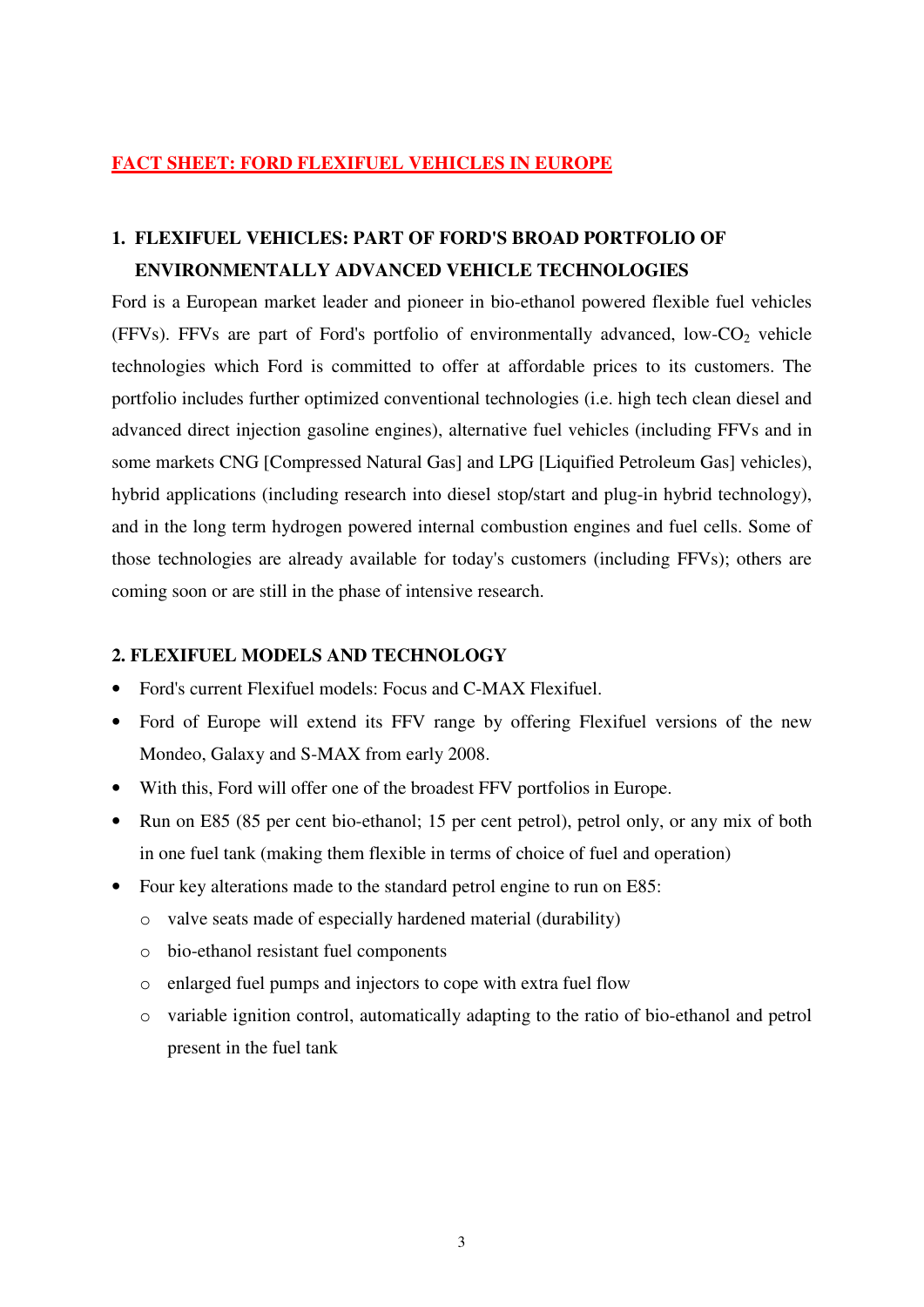# **3. FFV EUROPEAN MARKET AVAILABILITY AND SALES DATA (FOCUS AND C-MAX FLEXIFUEL)**

- Focus and/or C-MAX Flexifuel available in 16 European markets now, incl. Sweden, Germany, the UK, the Netherlands, Ireland, Austria, France, Spain, Switzerland, Norway, Belgium, Italy, Poland, Hungary, Czech Republic, and Denmark. Other markets will follow.
- Affordable: Prices for FFV versions in the same region of (or only marginally above) petrol technology.
- Sweden: the first European market where Ford first introduced its FFVs in 2001; more than 80 per cent of Focus and Focus C-MAX sales and nearly 50 per cent of all Ford sales in Sweden are FFVs today*.*
- Ford of Europe has sold 17.500 bio-ethanol powered Flexifuel vehicles across Europe in 2007. This marks an increase of 60 per cent compared to the previous year and a sales record.
- More than 45,000 Ford Flexifuels sold in Europe since introduction in Sweden in 2001 (including approximately 31,000 units in Sweden).
- In the past decade, Ford has sold more than 2 million FFVs worldwide. *See also section 10, "Global commitment".*

# **4. PILOT PROJECTS ACROSS EUROPE**

- Pilot projects (BEST; PROCURA) with Ford FFVs and external partners under way in Europe, to test potential large scale introduction of E85 fuel and FFVs.
- BEST (Bio Ethanol for Sustainable Transport) focuses on bio-ethanol; pilot projects planned or underway in Sweden, the UK, Spain, Italy, Germany and the Netherlands.
- PROCURA looks at bio-ethanol, bio-diesel and natural gas, and is establishing test programs in Italy, Portugal, Poland, Spain and the Netherlands.
- Both projects, partly funded by the European Union, assist the market development of alternative fuels and vehicles. Through the establishment of large scale demonstration projects, the initiatives aim to provide a thorough understanding of the barriers and issues associated with the market penetration of alternative fuels and respective vehicle technologies in Europe. Project-members come from several areas, incl. the automotive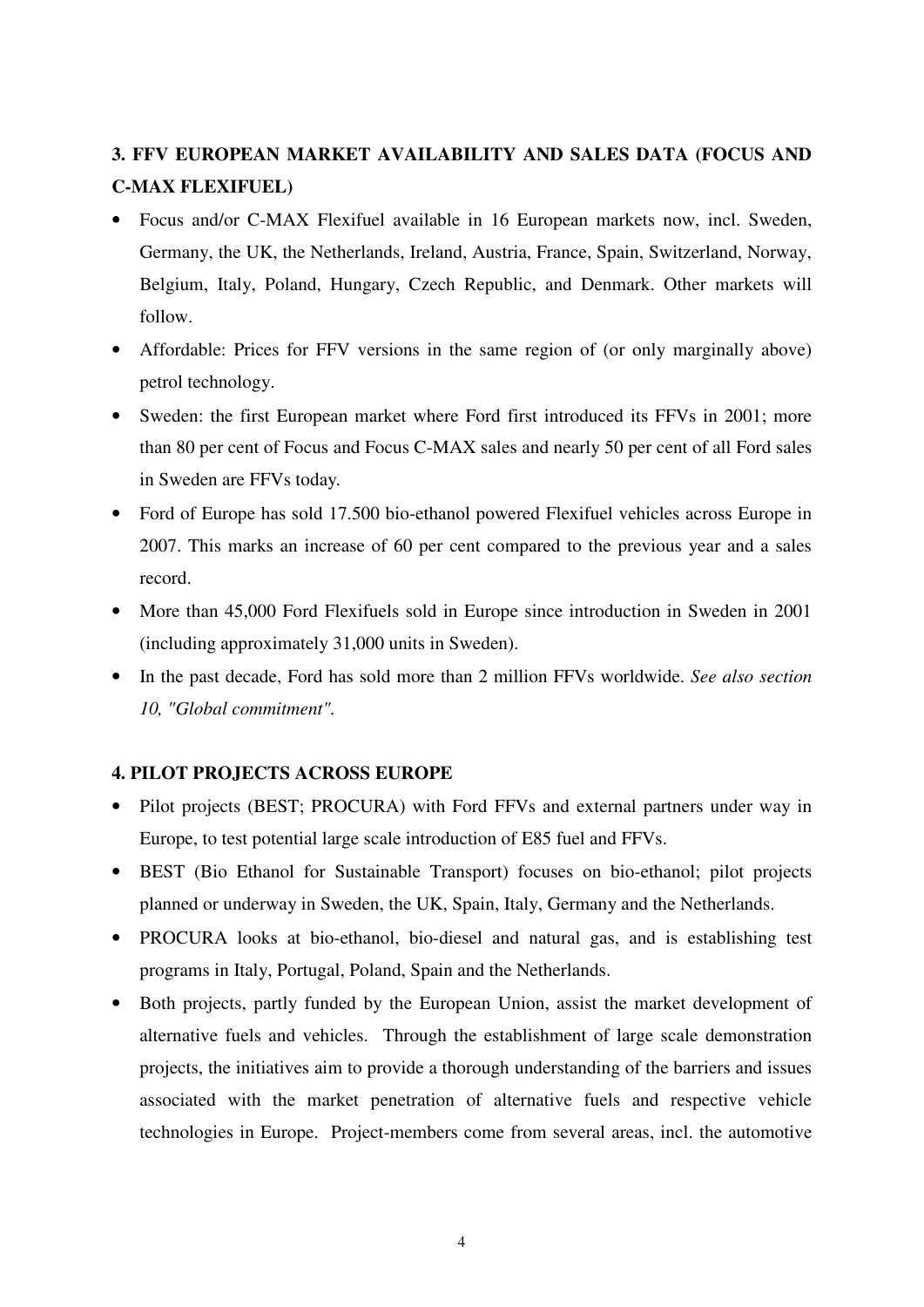and fuel industry, local and national government organizations, research institutions and fleet owners (public/private).

#### **5. GOVERNMENTS' ROLE / CONCERTED SOCIETAL ACTION**

- There is no single solution to address the challenge of climate change: neither in society in general, nor in the transport sector in particular. Climate change can only be properly addressed by integrated approaches; through concerted efforts embracing a wide range of societal stakeholders. For the automotive sector, this includes the auto industry, the fuel industry/energy providers, government and consumers.
- Within the automotive sector, bio-fuels such as E85 and FFV technology can make an important contribution to further reduce transport related  $CO<sub>2</sub>$ .
- Governmental assistance including tax incentives is crucial to stimulate introduction and drive initial growth of a bio-ethanol fuel infrastructure and pick up of FFV technology. Tax incentives keep cost of ownership for bio-ethanol-using FFV drivers competitive. Reason: Due to lower energy content of bio-ethanol, fuel consumption of a FFV is higher when operated on E85. Tax incentives such as in Sweden (*see section 6*; for example: reduced company car tax, free parking in selected cities, etc) are helpful to catalyze the start up process.
- Ford principally supports the move towards a  $CO<sub>2</sub>$  based car taxation system, provided certain aspects are considered. One of those is the total life cycle ('well-to-wheel')  $CO<sub>2</sub>$ emissions benefit of bio-fuel powered vehicles. The combined use of bio-ethanol as a fuel and flexible fuel vehicle technology can reduce total  $CO<sub>2</sub>$  emissions by between 30 and 80% (depending on feedstock used and production process; source: EUCAR Concawe study; vs. conventional petrol technology). We believe that this CO2 reduction potential must be recognized by any  $CO<sub>2</sub>$  based car taxation system. A good example is Sweden: Ford supports the Swedish government's approach of defining which vehicles to be considered as Environmentally Enhanced Vehicles (EEV's) that can benefit from fiscal incentives:

Environmentally Enhanced Vehicles (EEV) are defined as vehicles driven on

- o *Renewable fuels* = E85, methane (bi-fuel) or FAME (biodiesel), with a fuel consumption max corresponding to 9,2 l/100km; or
- $\circ$  *Fossil fuels* = petrol or diesel, with a max  $CO_2$  emission of 120 g/km (diesel) powered vehicles must be equipped with a diesel particulate filter).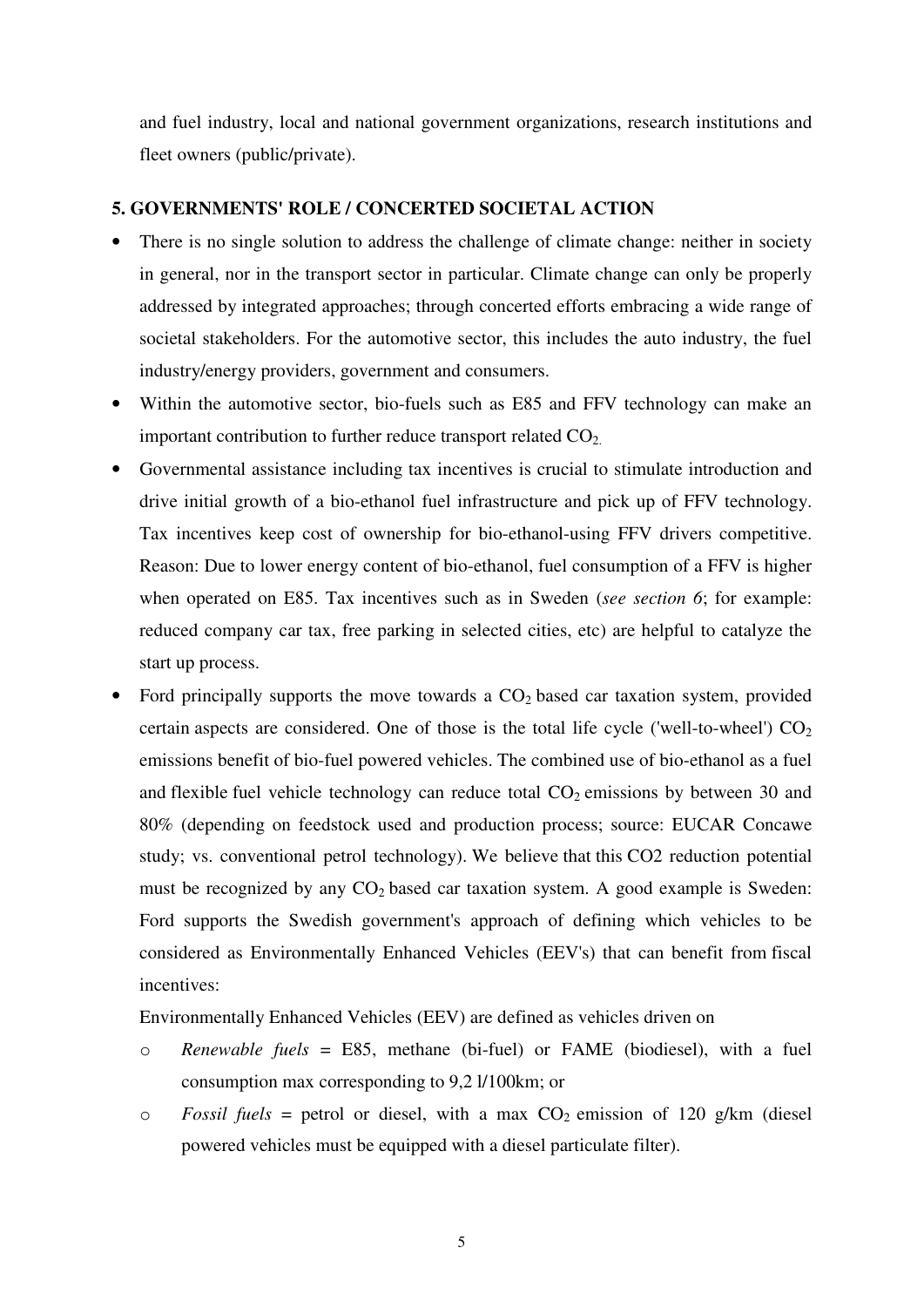# **6. THE SWEDISH EXAMPLE**

- The Swedish success story of E85 and Ford's FFV models is a prime example of what can be accomplished through co-operation and partnership between companies from different industries. Ford played a major and pioneering role, together with government and nongovernmental organisations.
- Incentives for environmentally friendly vehicles in Sweden embrace reduced company car tax, free parking in selected cities, reduced vehicle insurance, exemption from congestion charges in Stockholm and lower annual registration taxes. In addition, bioethanol is exempt from mineral oil tax. The latest incentive is a ca. 1,050,-  $\epsilon$  payback to the retail customers of environmental friendly cars like a FFV.
- The Swedish Government has also mandated that 85 per cent of Government vehicle purchases (excl police, fire and ambulance vehicles) must be Alternative Fuel Vehicles; and that all petrol stations with an annual volume of more than  $1000m<sup>3</sup>$  must have an alternative fuel pump by Dec. 31, 2009, and all new filling stations must offer Alternative Fuels.

#### **7. THE FRENCH EXAMPLE**

- Another example that demonstrates the need for and potential of integrated approaches is a bio-fuel charter that has been signed by a broad range of different stakeholders in France, including Ford. In the meantime the charter's recommended government incentives have been put into law.
- The French government has agreed far-reaching tax incentives for both the fuel and FFV's (no mineral oil tax on ethanol, no company car tax for the first 2 years, reduced registration tax, no VAT on fuel for the fleet customer, etc), the installation of up to 500 E85 pumps by year end 2007 (186 have practically been installed with 50 waiting for approval) and 1,500 by year end 2008, and the commitment of the French administration to purchase 15 per cent FFVs within its overall 2007 vehicle purchases and 30 per cent in 2008 respectively.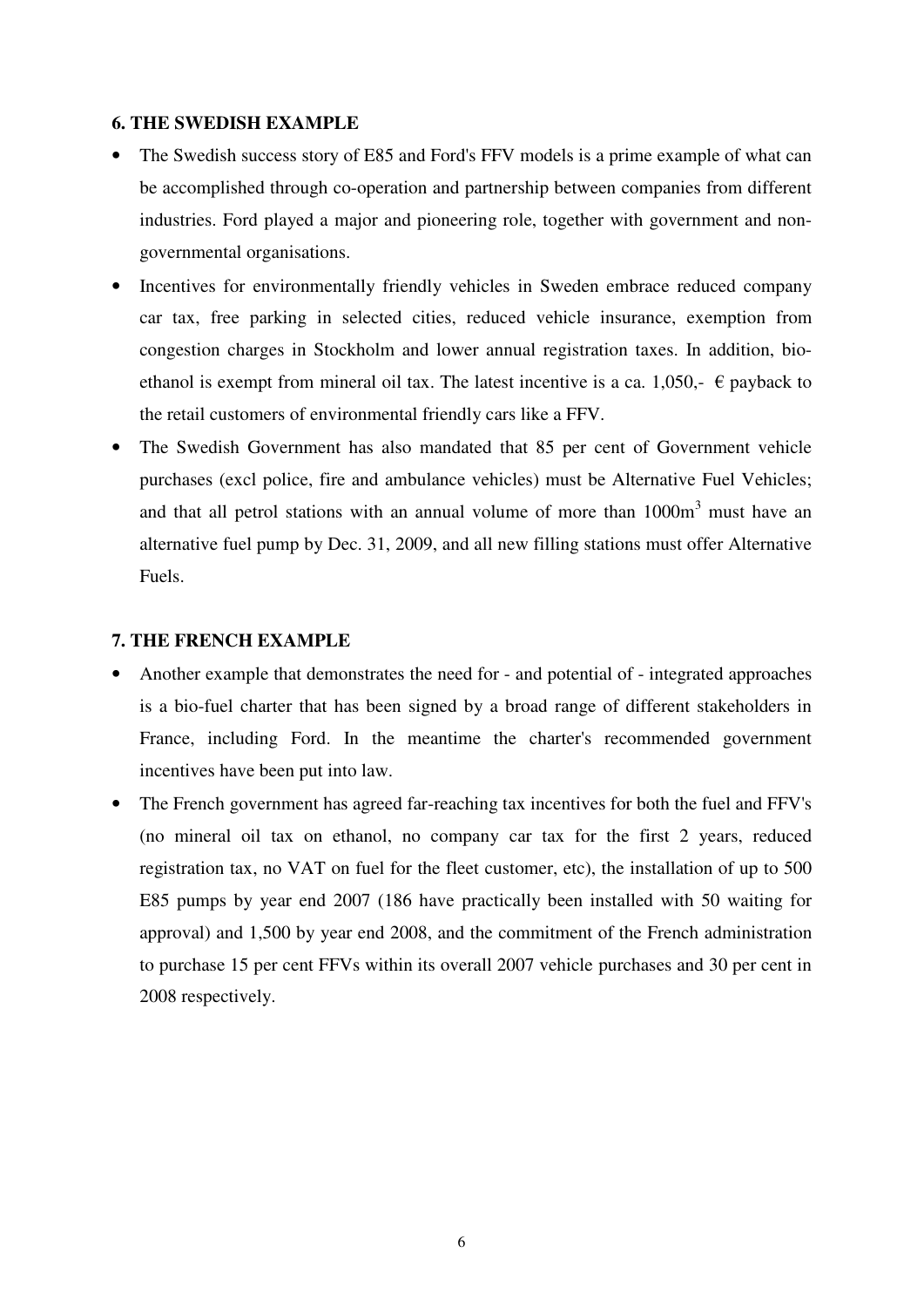•

# **8. RISING NUMBER OF FUELLING STATIONS ACROSS EUROPE**

- Due to the strong dynamics in the bio-fuel/FFV sector, more and more fuelling stations across Europe are starting to offer E85. In Sweden, the number has risen from almost none to more than 1000 filling sites since 2001 and it is projected that by 2009 nearly 60 per cent of Sweden's 4,000 filling stations will be retailing E85.
- Outside of Sweden, there are at least 378 filling stations that offer E85. (Germany: 100; France: 186; UK: 15; Ireland: 16; Switzerland: 25; Netherlands: 3; Norway: 10; Hungary: 15; Spain: 8 – *all data status Dec 2007*)
- E85 price examples *(Jan 2008):* Sweden: SEK 8,79 (vs SEK 11,99 for petrol RON 95); Germany:  $\epsilon$ 0,95 (vs  $\epsilon$  1,37 for petrol RON 95); France:  $\epsilon$  0,84 (vs  $\epsilon$  1,55 for petrol RON 95)

### **9. THE ENVIRONMENTAL BENEFIT**

- Main environmental benefit: As said, the combined use of bio-ethanol as a fuel and Ford's Flexifuel technology can reduce total life cycle ('well-to-wheel')  $CO<sub>2</sub>$  emissions by between 30 and 80% (depending on feedstock used and production process; source: EUCAR Concawe study; vs. conventional petrol technology), and this without compromise to performance and driving quality.  $(CO_2$ : carbon dioxide; main greenhouse gas responsible for global warming).
- Bio-ethanol is a renewable fuel derived from plants (e.g sugar beet) or biomass (incl. waste wood).  $CO_2$  emitted by the vehicles is extracted from the atmosphere through new plant growth (photosynthesis). These plants are used to produce bio-ethanol. By this, the CO2 circle can be closed to a large degree.
- Ford believes bio-fuels do represent an opportunity to make mobility more sustainable and we welcome pan-European Union and individual EU government initiatives to create a certification for sustainable production of bio-fuels.
- Bio-ethanol will contribute to reducing the EU's dependency on oil and create new job opportunities in the agricultural and industry sector.